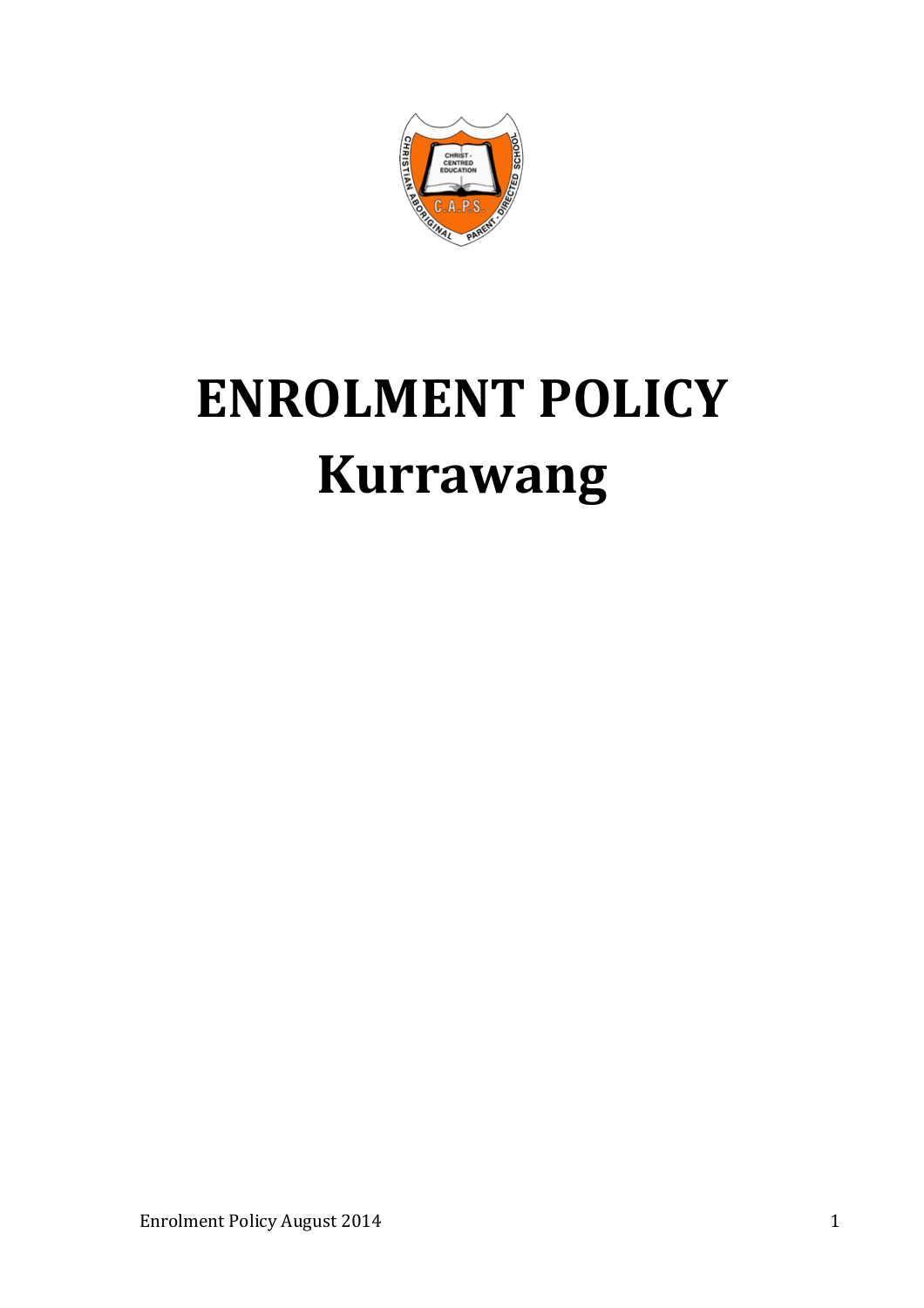| Name of policy  | <b>Enrolment Policy</b>                             |
|-----------------|-----------------------------------------------------|
| Policy number   | <b>OP020</b>                                        |
| Date of review  | <b>July 2016</b>                                    |
| Policy status   | <b>DRAFT</b>                                        |
| Date effective  | August 2016                                         |
| Contact person  | Principal                                           |
| Date for review | Every year or as required by legislative<br>changes |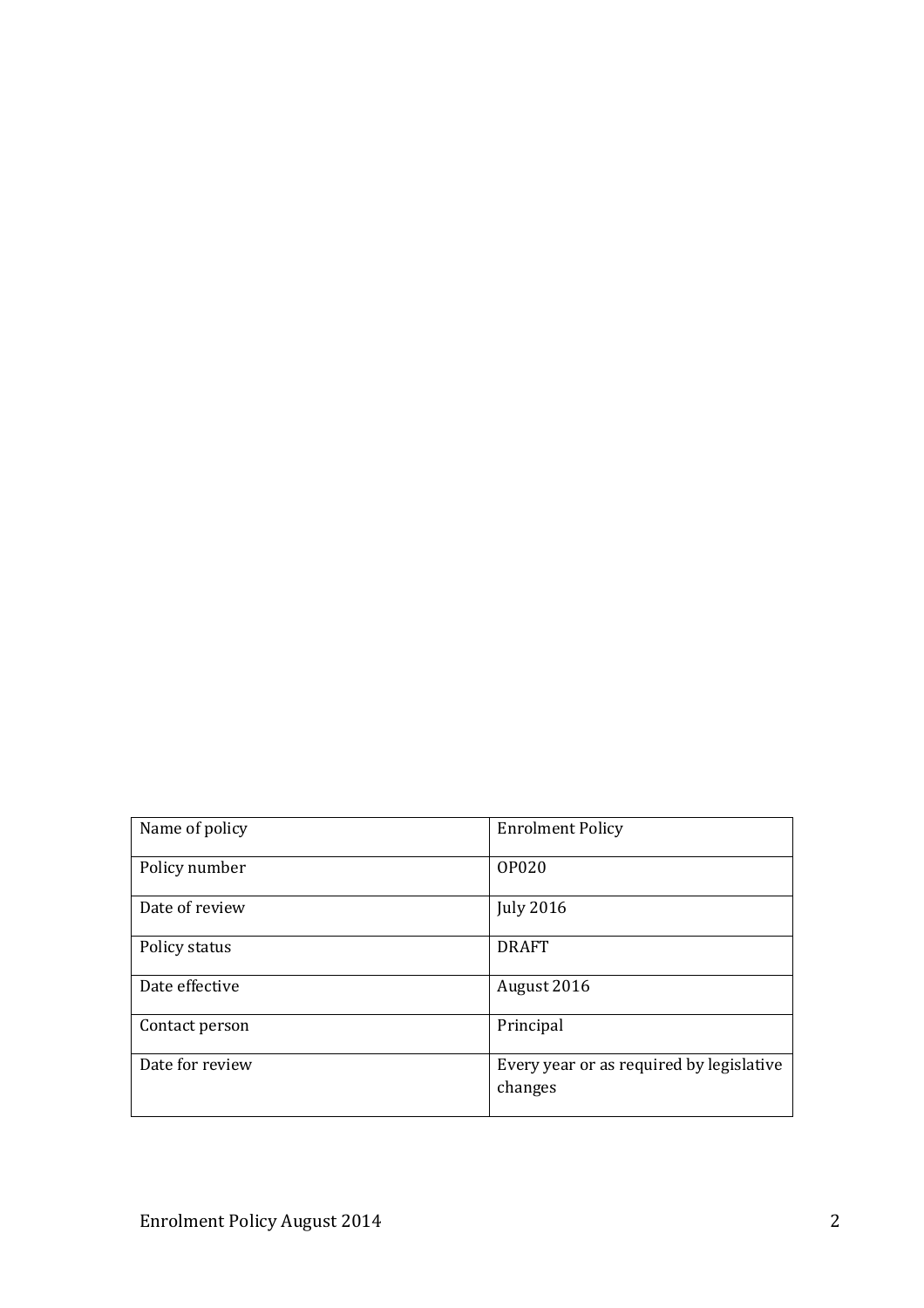# **CONTENTS**

|   | 1.1   |                                                      |  |
|---|-------|------------------------------------------------------|--|
|   | 1.2   |                                                      |  |
| 2 |       |                                                      |  |
|   | 2.1   |                                                      |  |
|   | 2.1.1 |                                                      |  |
|   | 2.1.2 |                                                      |  |
|   | 2.1.3 |                                                      |  |
|   | 2.1.4 |                                                      |  |
|   | 2.1.5 |                                                      |  |
|   | 2.2   |                                                      |  |
|   | 2.2.1 |                                                      |  |
|   | 2.2.2 |                                                      |  |
|   | 2.2.3 |                                                      |  |
|   | 2.2.4 |                                                      |  |
|   | 2.3   |                                                      |  |
|   | 2.3.1 |                                                      |  |
|   | 2.3.2 |                                                      |  |
|   | 2.3.3 | TRANSFER OF RECORDS FOR STUDENTS BETWEEN WESTERN     |  |
|   |       |                                                      |  |
|   | 2.3.4 | TRANSFER OF RECORDS FOR STUDENTS MOVING INTERSTATE 9 |  |
|   | 2.3.5 |                                                      |  |
|   | 2.4   |                                                      |  |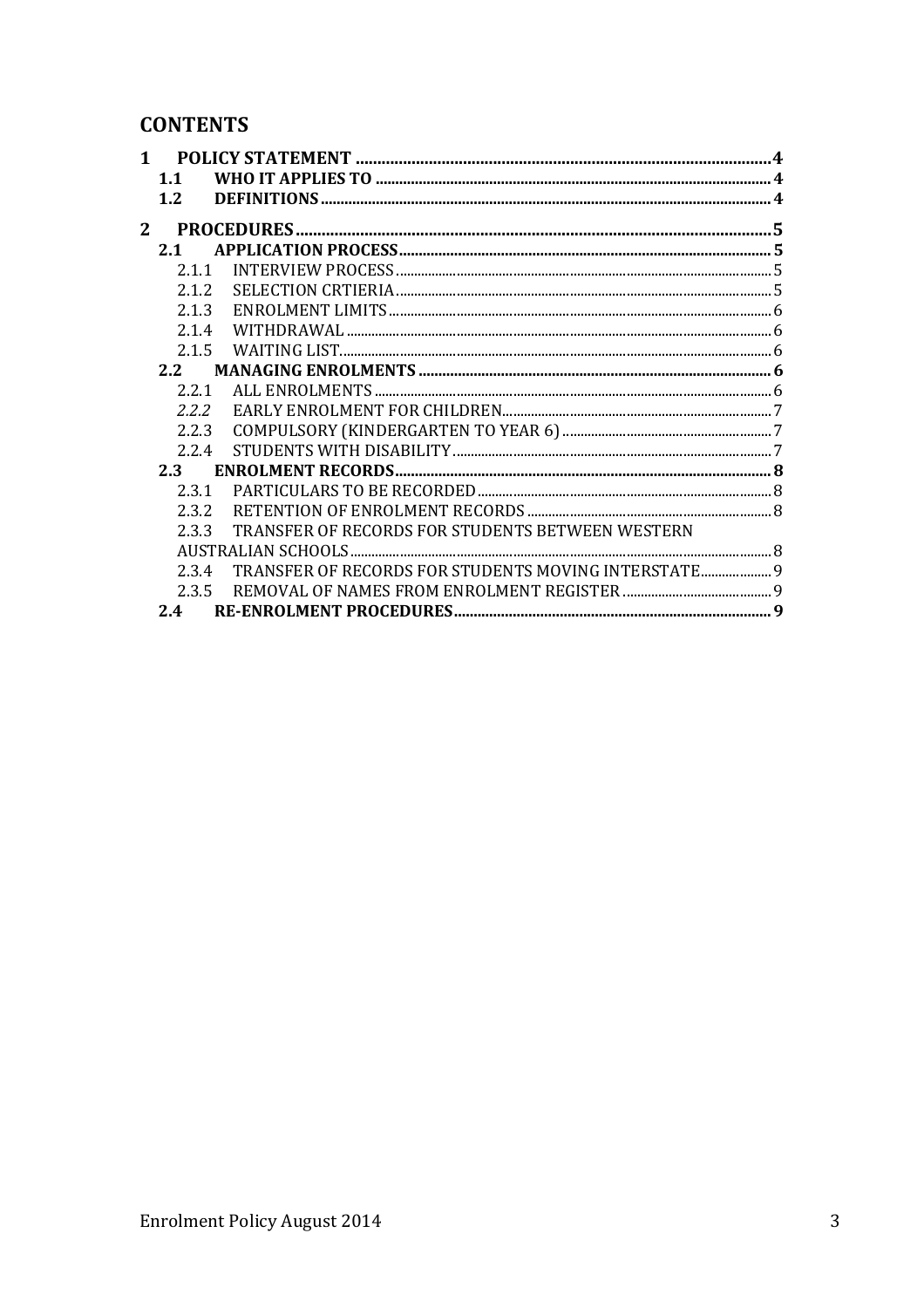# **1 POLICY STATEMENT**

CAPS Kurrawang is a fee-paying school that selects new applicants based on the strength of their application.

## **1.1 WHO IT APPLIES TO**

The CAPS Kurrawang enrolment policy applies to all children from Kindergarten to Year 6, whose parents wish for them to be educated in an environment that meets the needs of Aboriginal students and fosters Christian ideals.

## **1.2 DEFINITIONS**

#### *Compulsory education*

The compulsory education period is:

- a. from the beginning of the year in which the child reaches the age of 4 years and 6 months; and
- b. until the end of the year in which the child reaches the age of 17 years and 6 months; or

#### *Disability*

Under s 4 of the School Education Act 1999, "disability" means a condition which:

- a. is attributable to an intellectual, psychiatric, cognitive, neurological, sensory or physical impairment or a combination of those impairments;
- b. is permanent or likely to be permanent;
- c. may or may not be of a chronic or episodic nature; and
- d. results in:
	- a. a substantially reduced capacity of a person for communication, social interaction, learning mobility; and
	- b. the need for continuing support services

#### *Overseas student*

A person who is not entitled to reside permanently in Australia but who may be enrolled at a public school under certain circumstances (s 97 of the School Education Act 1999).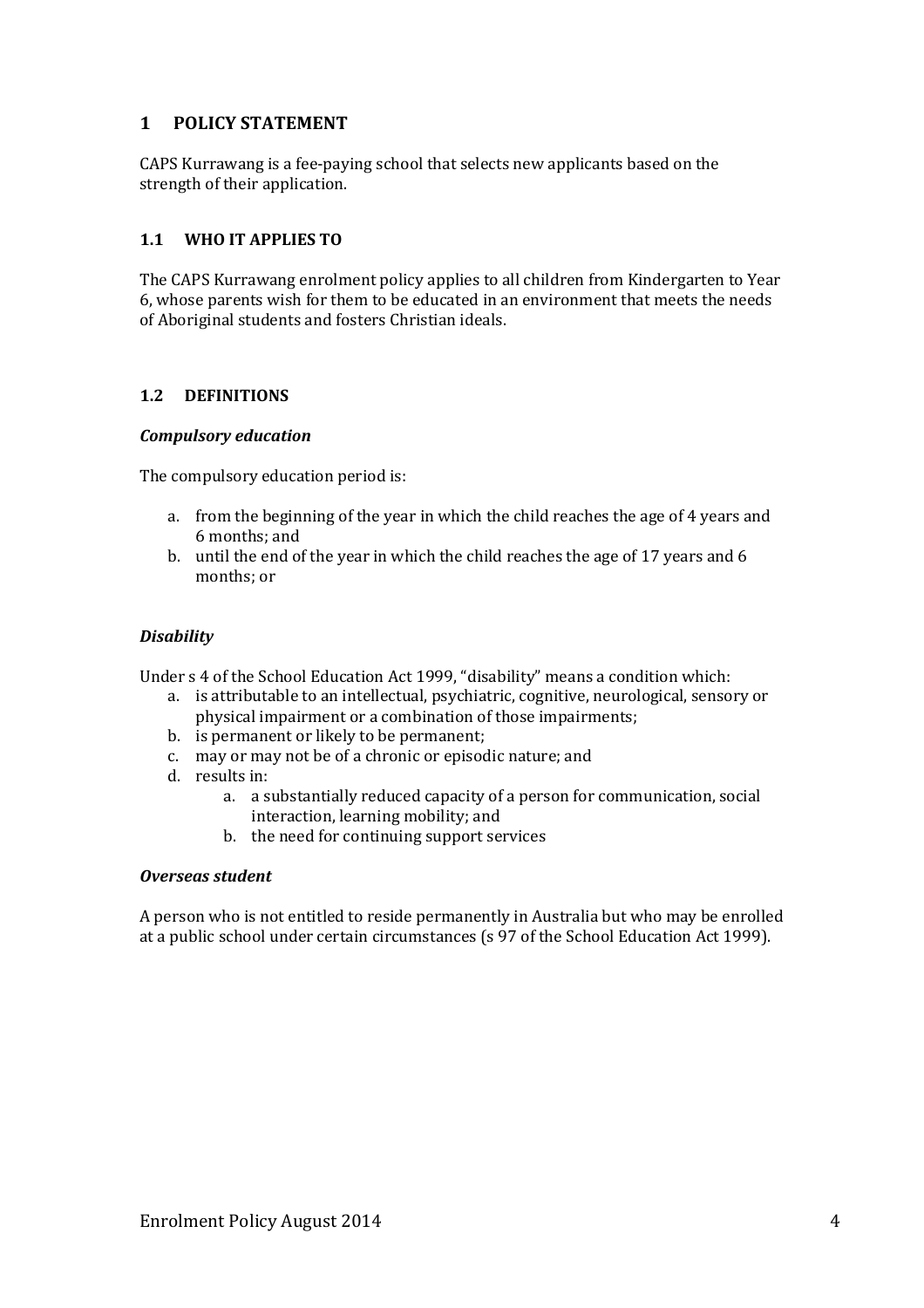# **2 PROCEDURES**

## **2.1 APPLICATION PROCESS**

The enrolment process is open from October for the following year and continue throughout January, until Term 1 begins or class numbers are reached.

- Application forms must be submitted for all children seeking enrolment in CAPS Kurrawang Primary School, by either a biological parent or a legal guardian. The forms are available from the school office.
- A copy of each child's Birth Certificate, School report and Immunisation details must be attached to the application form when it is submitted.
- For students to be eligible for Kindergarten they must turn four (4) before 30 June.
- It is understood that enrolment in Kindergarten guarantees priority for enrolment for Pre-Primary to Year 6.
- Applicants will be invited to attend an interview

# **2.1.1 INTERVIEW PROCESS**

After a *CAPS Kurrawang Enrolment Form* is received the biological parent or a legal guardian will require an interview for all children prior to confirmation of enrolment.

- Parents and/or carers will be notified of the interview time by either letter or phone, and will be required to respond to the interview time to either confirm, change or cancel.
- The applicant on the *CAPS Kurrawang Enrolment Form* is invited to attend the interview to ascertain their intentions for wishing to attend CAPS Kurrawang.
- Upon completion of the interview the Principal will advise in writing if the applicant is successful or unsuccessful. If, the applicant is successful parents and carer givers will be given the opportunity to respond in writing to accept or decline the placement.
- If the parents or care giver of the applicant accepts the placement they will be required to complete and sign the CAPS Kurrawang Code of Conduct.

# **2.1.2 SELECTION CRTIERIA**

Students selected for enrolment at CAPS Kurrawang are expected to support and enhance the vision and ethos of the school. When enrolling student's consideration is given to the following in priority:

- Indigenous students who foster Christian beliefs
- Siblings of current students
- Students from Kurrawang
- Students from Coolgardie and Kalgoorlie

#### Enrolment Policy August 2014 5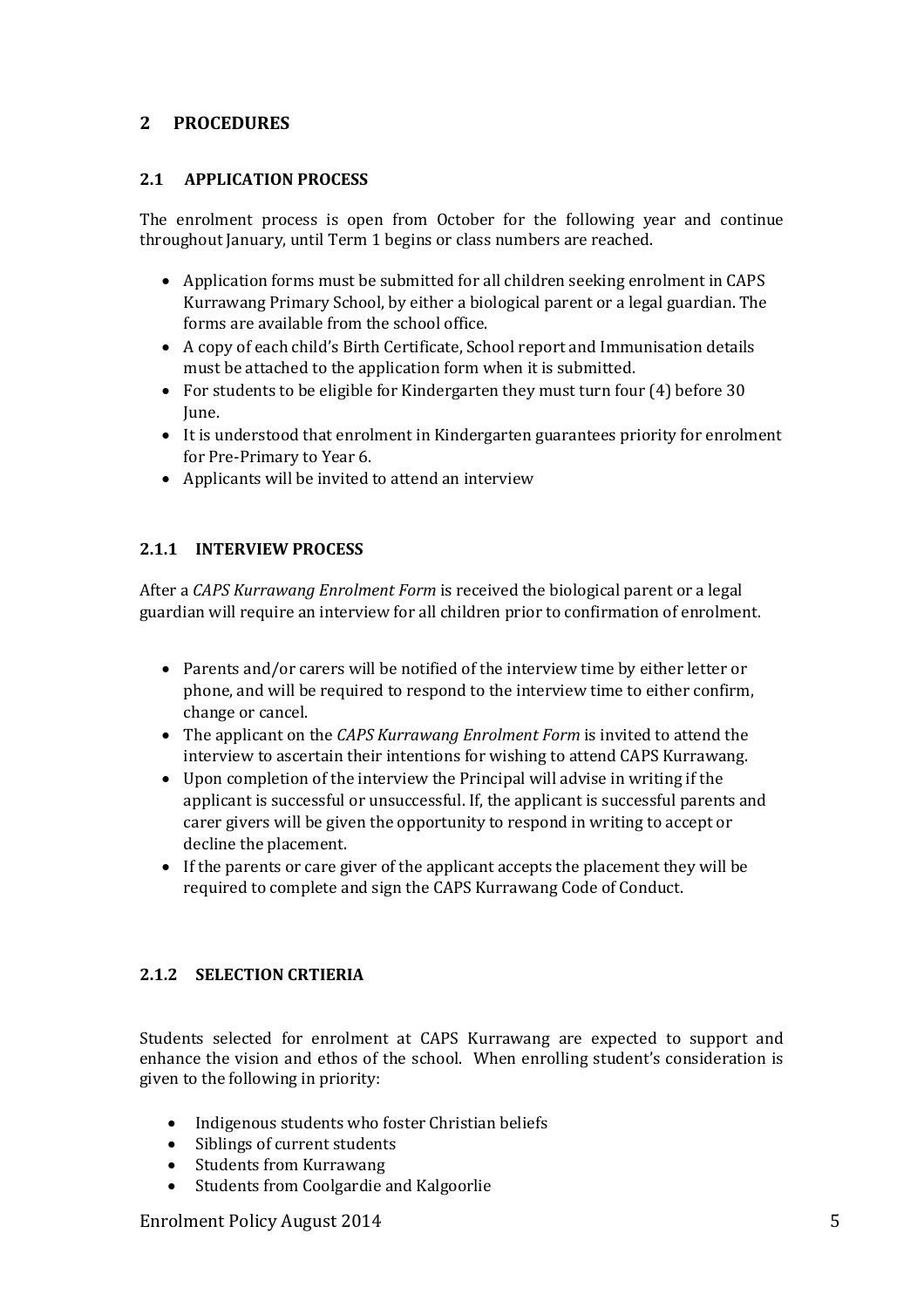#### **2.1.3 ENROLMENT LIMITS**

An enrolment limit for each class is set as follows:

| Class  | <b>Year levels</b> | <b>Maximum numbers</b> |
|--------|--------------------|------------------------|
| Noah   | K to Year 2        |                        |
| Gideon | Year 3 to 6        |                        |

#### *The maximum possible enrolment is 20 students*

#### **2.1.4 WITHDRAWAL**

When a family moves from Kurrawang, Coolgardie or Kalgoorlie and decides to withdraw their child for any reason, they must inform the school and provide a transfer note from the new school. Parents must ensure the transfer note occurs within 10 school days of withdrawal, or CAPS Kurrawang will be required to contact the education department to inform them of their withdrawal. No student records will be released to subsequent schools if a school has not obtained a transfer note or student has any outstanding payments owed to school. Once withdrawn, a student must complete a new application and go through the application process to return to CAPS Kurrawang.

#### **2.1.5 WAITING LIST**

Applications received after the last day of open enrolment will be placed on the appropriate waitlist in the order received. Applications and waitlists do not carry over from one year to the next.

If vacancies exist, a Placement List is created and students are offered places. As vacancies arise applicants are contacted and places are offered. A place is reserved for seven days after for Kurrawang, Coolgardie and Kalgoorlie students.

**Note:** Prospective applicants should be aware that our strong expectation is that CAPS Kurrawang students will participate in all school functions, which can occur during school hours and after school hours.

#### **2.2 MANAGING ENROLMENTS**

#### **2.2.1 ALL ENROLMENTS**

The Administrator will:

- accept all applications for enrolment using the CAPS Kurrawang *Enrolment Form*  and enrol eligible children using the *CAPS Kurrawang Enrolment Form*
- make available accurate information about CAPS Kurrawang enrolment processes to the parents;
- notify parents in writing of the outcome of enrolment decisions at the earliest opportunity if applying for the current year and within three weeks of the closing date for applications if enrolling for the following year;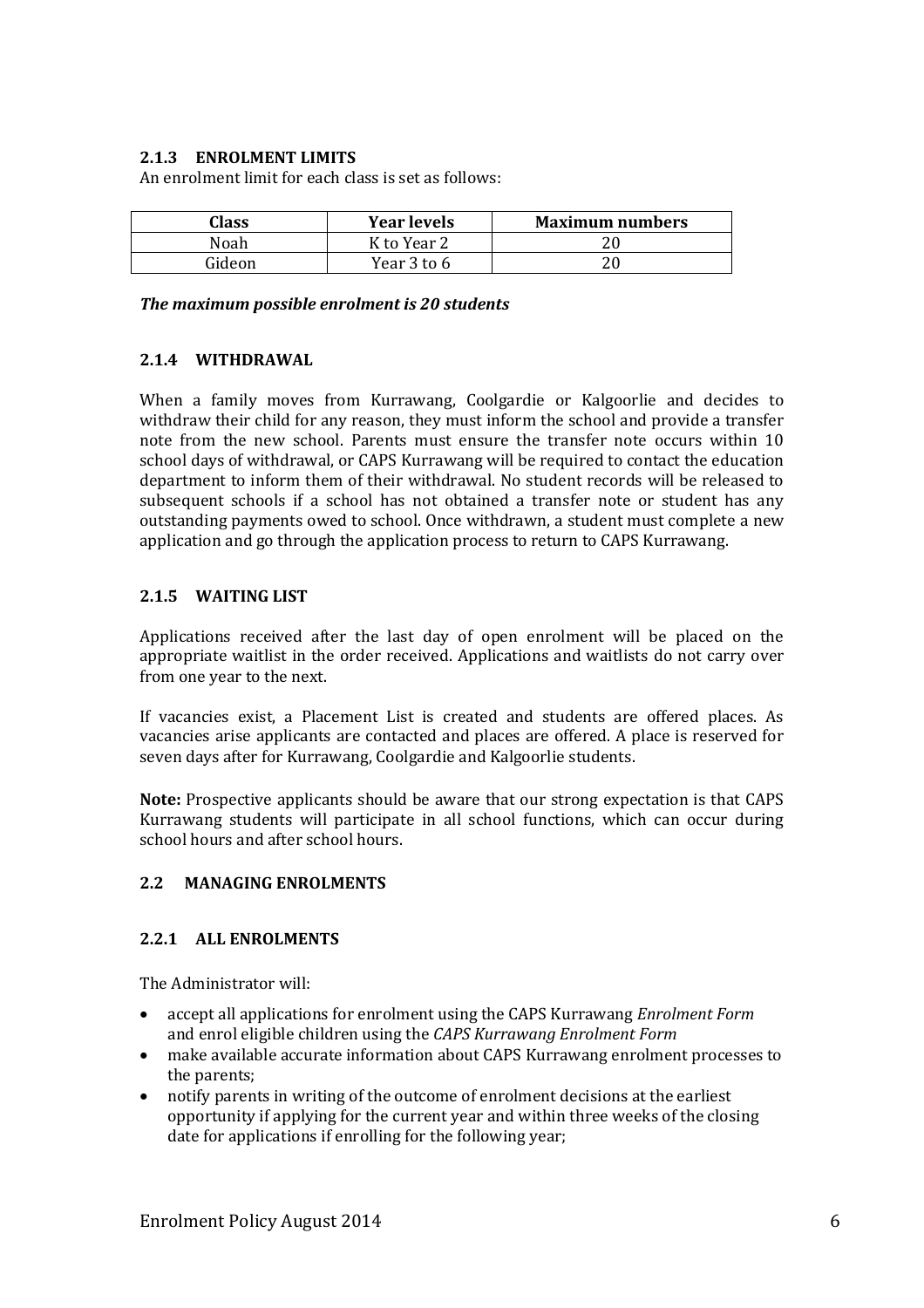- determine the placement of a child in the relevant class, in consultation with the parents and reflecting the emphasis on age appropriate placements and literacy and numeracy working levels.
- notify the previous school by notice of transfer when the enrolment procedure is completed.

# *2.2.2* **EARLY ENROLMENT FOR CHILDREN**

The principal will:

- enrol three year old children who turn four by the end of the year into the Kindergartens class if vacancies are available and if the students are school ready
- enrol these children only from Week 5 of Term 1 to give Kindergarten-aged children the opportunity to enrol at the start of the school year; and
- advise parents in writing that these children will complete two years of Kindergarten

# **2.2.3 COMPULSORY (KINDERGARTEN TO YEAR 6)**

The principal will:

- confirm that the child is not remaining in home education or continuing to attend another school;
- notify the School Curriculum and Standards Authority when enrolment procedures are completed and the student has commenced attendance at the new school;
- not enrol students already enrolled in another public or private school unless the student is transferring.
- not enrol students if enrolment limits has been achieved for each class
- apply the selection criteria in the compulsory years

# **2.2.4 STUDENTS WITH DISABILITY**

The principal will:

- consider whether the student meets eligibility criteria for support services, resourcing or access to specialist provision;
- gather information about the student's disability and consider the school's capacity to provide an appropriate educational program;
- negotiate with the parents about the day on which the student will begin attending when the necessary teaching and learning adjustments are not immediately available at the time of enrolment;
- coordinate applications for support, resourcing or access to specialist provisions as required; and
- advise parents how to seek a review of a decision not to accept enrolment consider enrolment applications for children with disability on the same basis as all other applications and keep a place available if the application requires lengthy consideration;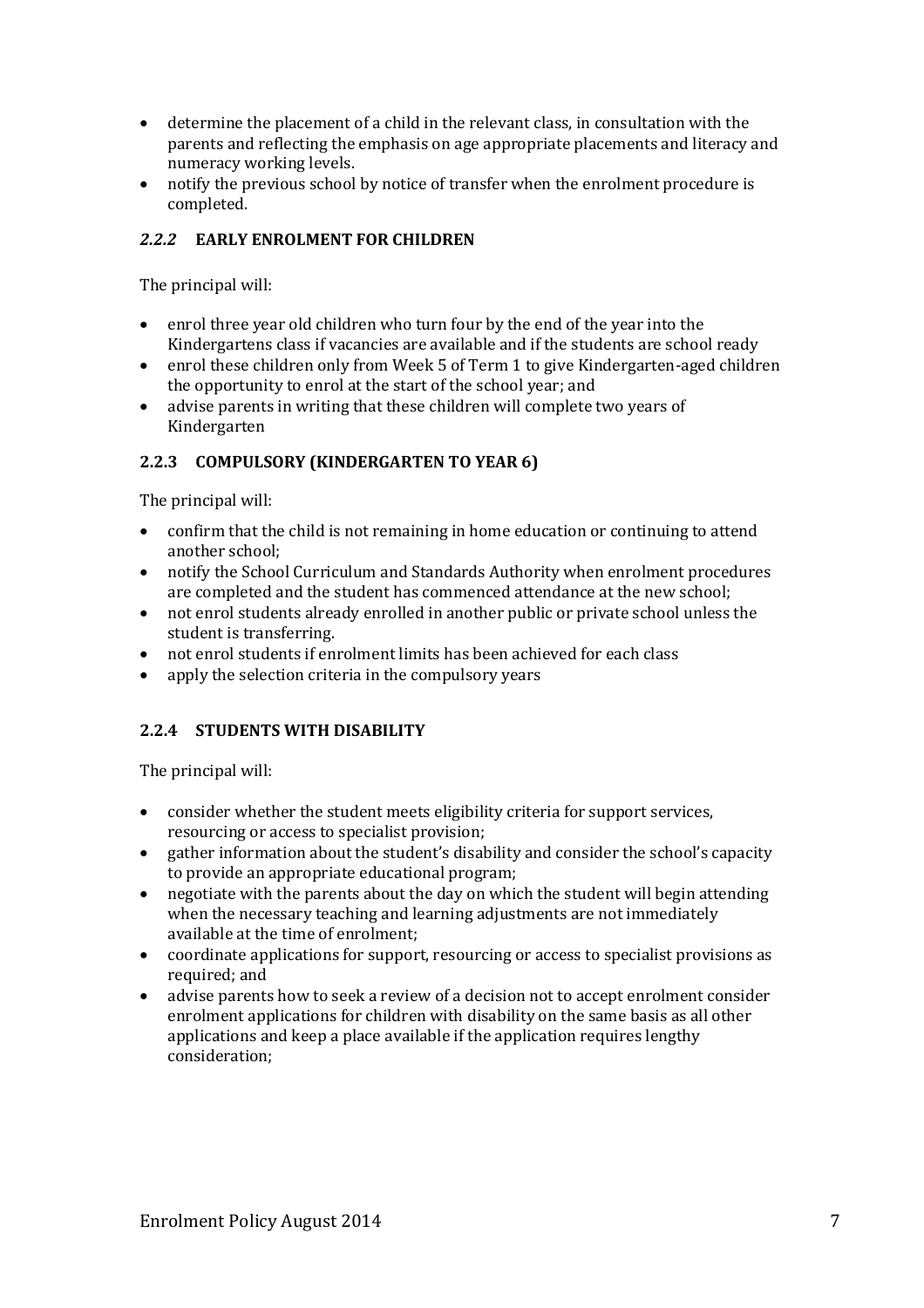## **2.3 ENROLMENT RECORDS**

#### **2.3.1 PARTICULARS TO BE RECORDED**

The administrator or their nominee will confirm that:

- the application has been lodged by a parent (refer to enrolment eligibility);
- evidence of a child's legal name, age, proof of address and any relevant current papers such as Family Court Order/s, parenting plans, country of residence and right to reside in Australia have been sighted;
- contacts provided are appropriate for emergency situations;
- details of any disability are included on the enrolment form;
- the Student Health Care Summary and any relevant health care authorisation/s are attached to the enrolment form; and
- enter student details on enrolment register, create a student file and file all required enrolment documentation

# **2.3.2 RETENTION OF ENROLMENT RECORDS**

The administrator or their nominee will:

- retain Enrolment Applications (successful) for 5 years after the last action and then destroy;
- retain Enrolment Applications (unsuccessful) for 2 years after the last action and then destroy;
- retain Register of Admissions/Enrolment Cards (used prior to the School Information System) for 7 years after the last action and then archive and transfer to State Records Office only when advised by Corporate Information Services); and
- print out Enrolment Records managed in the School Information System annually for all school leavers, retain for 7 years after the last action and then archive and transfer

#### **2.3.3 TRANSFER OF RECORDS FOR STUDENTS BETWEEN WESTERN AUSTRALIAN SCHOOLS**

The administrator or nominee will:

- manage notices of transfer and records for the intrastate movement of students (including transfers from primary to secondary school);
- notify the newly transferred student's former principal within five school days that the student is now enrolled in their school;
- notify the Education Regional Office if the enrolling student was registered for home education so student records can be transferred to the school within five school days of receipt of the notice of transfer;
- provide the Education Regional Office with student records within five school days of receipt of the transfer note when notified that the parent has registered as a home educator; and
- retain the student enrolment records and negotiate at the local level the transfer of student files with the former principal within five school days.